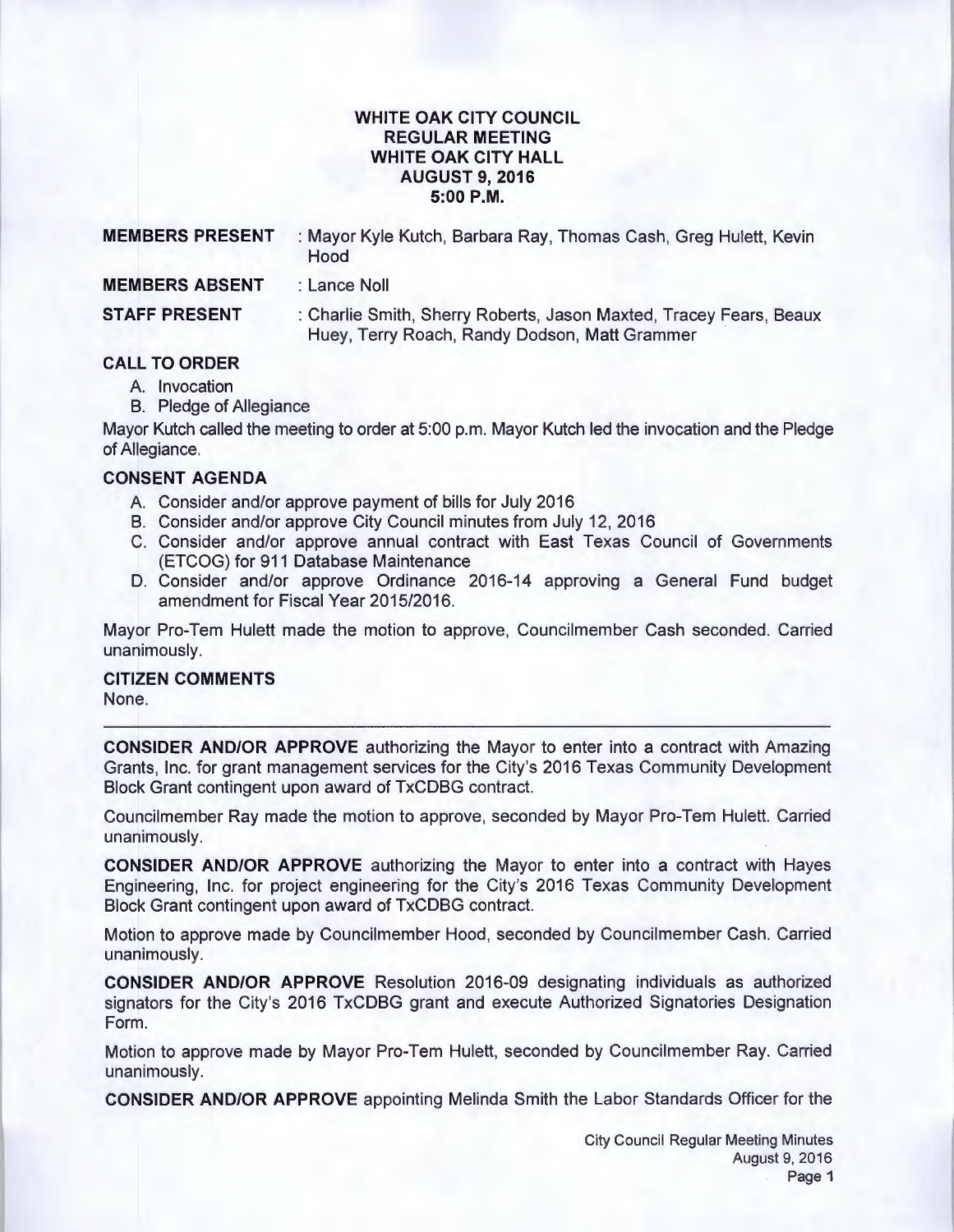2016 Texas Community Development Block Grant.

Motion to approve made by Councilmember Cash, seconded by Councilmember Hood. Carried unanimously.

**CONSIDER AND/OR APPROVE** Civil Rights and Fair Housing policies, procedures and resolutions for the grant as required by the Texas Department of Agriculture, including: Civil Rights Resolution, Citizen Participation Plan and Complaint Procedures, Section 3 Resolution and Policy, Excessive Force Resolution and Policy, Section 504 Resolution and Grievance Procedures, Fair Housing Resolution and Policy, Fair Housing Month Proclamation and authorization of publication of required notices and fair housing public service announcement.

Councilmember Hood made the motion to approve, seconded by Mayor Pro-Tem Hulett. Carried unanimously.

**DISCUSS** Limited English Proficiency requirements for 2016 TxCDBG grant. According to most recent Census Data, less than 5% of the population of the City of White Oak speaks English "less than very well." Therefore, no translation or interpretive services are required on behalf of the City to comply with the Limited English Proficiency requirements of the grant.

Melinda Smith from Amazing Grants explained that if the city had a population of more than 5 percent that could not speak English well, then there would be additional requirements. This percentage data is from the U.S. Census Bureau.

**CONSIDER AND/OR APPROVE** authorizing the Mayor to execute Initial Acquisition Report reporting no acquisition.

Motion to approve made by Councilmember Ray, seconded by Councilmember Cash. Carried unanimously.

**CONSIDER AND/OR APPROVE** Resolution 2016-08; approving a municipal maintenance agreement with Texas Department of Transportation.

Motion to approve made by Councilmember Cash, seconded by Councilmember Hood. Carried unanimously.

**CONSIDER AND/OR APPROVE** Ordinance 2016-15 providing for the maintenance of certain state highways and/or portions of state highways in the City of White Oak.

Motion to approve made by Councilmember Hood, seconded by Councilmember Ray. Carried unanimously.

**CONSIDER AND/OR APPROVE** East Texas Council of Governments (ETCOG) nominations for:

- A. Executive Committee
- B. Officers

Motion to approve the officers as presented made by Mayor Pro-Tem Hulett, seconded by Councilmember Ray. Carried unanimously.

**CONSIDER AND/OR APPROVE** lnterlocal Cooperation Agreement with Clarksville City for building inspection services.

City Coordinator Smith explained that since City Manager Billy Silvertooth retired , Clarksville City has encountered a problem with finding someone to do building inspections. White Oak staff has been performing their inspections. Building Inspector in training, Matt Grammer, commented that he and Building Inspector Billy Morgan have performed 20-30 inspections for Clarksville City over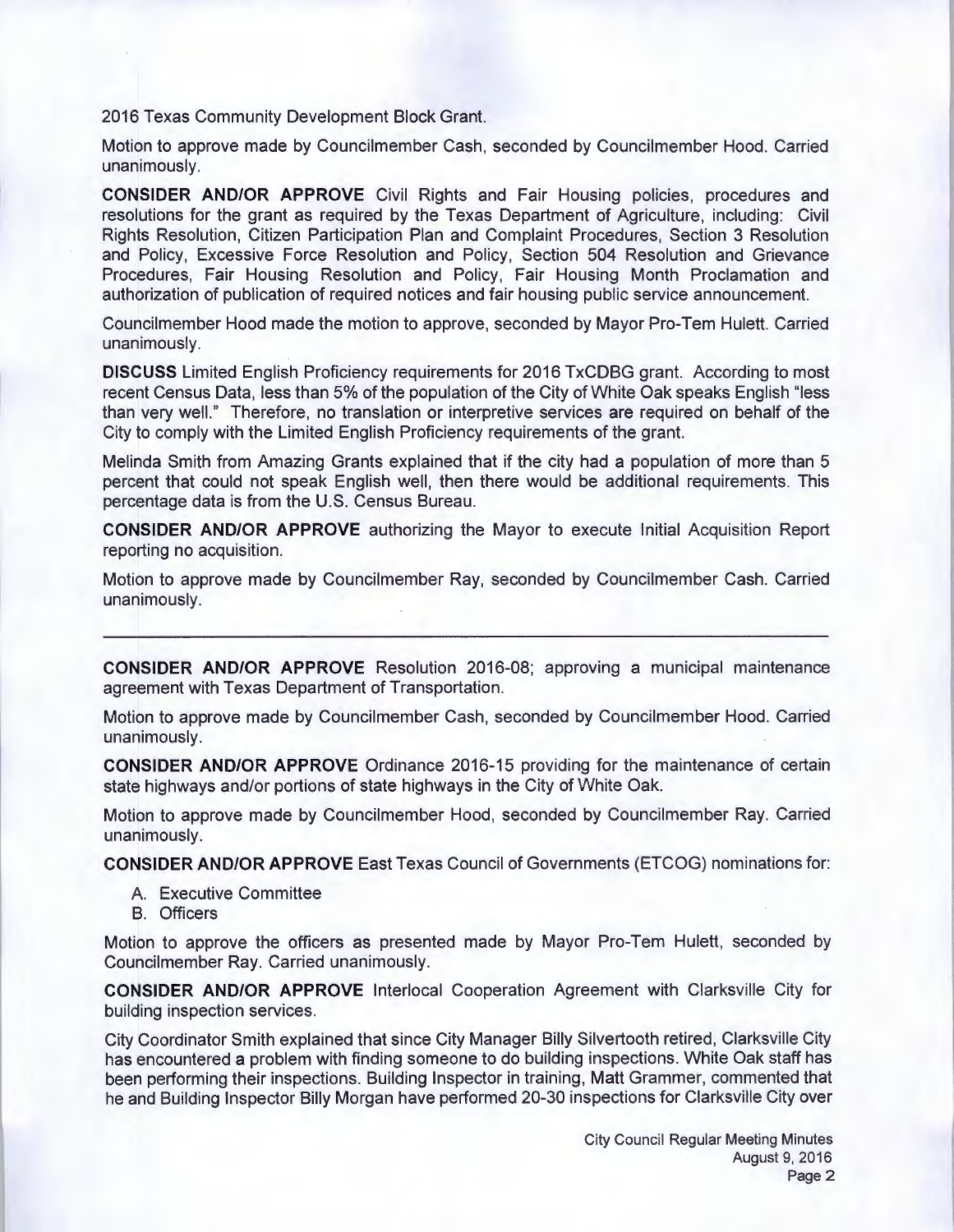the last four or five months. Clarksville City would like to mirror White Oak's inspection process. City Coordinator Smith suggested \$5,000 per year and Clarksville will build data as time goes.

Mayor Pro-Tem Hulett inquired why not charge them per inspection according to a fee schedule. City Coordinator Smith explained that each type of inspection is different and a fee could be set for each type of inspection. Mayor Pro-Tem Hulett stated he just wants to make sure that White Oak is not subsidizing Clarksville City. Councilmember Ray suggested staff watch their activity for six months to a year and go from there. Mayor Pro-Tem Hulett explained that Clarksville City's inspections doubled from last year to this year.

Councilmember Hood questioned White Oak's liability. Mayor Pro-Tem Hulett does not believe it needs to be an annual fee; it should be a per permit fee. He continued that White Oak citizens should not bear the burden when Council is going to pass a budget with a tax increase, that their fees need to match ours, and we need to charge them a percentage. Item tabled until more data can be gathered.

**DISCUSSION** regarding a new interlocal agreement with White Oak lSD for the Community/School Library.

City Coordinator Smith informed the Council that he and Superintendent Gilbert have discussed their budgets and it is understood by both that the normal \$30,000 annual subsidy the city gives the school for library expenses is not feasible this year. Superintendent Gilbert stated the school board pulled all \$45,000 out of the budget and made it unfunded as of October 1, 2016. The \$30,000 covered salaries, district provided the facility, and Gregg County normally provides \$15,000. Gregg County has to reduce their subsidy to \$10,000 and with the proposed subsidies for fiscal year 16/17 from the county and the city, it would not cover the salaries.

Superintendent Gilbert stated that \$30,000 from the city would keep them open and the summer program would stay in place, but the hours of operation may change. Mayor Pro-Tem Hulett and Councilmember Ray both agreed that if the city had to go into its reserves to fund the library, they are fine with it.

City Coordinator Smith asked about a one-year contract and Superintendent Gilbert stated he was good with a one-year contract. Everyone agreed to a contract for one-year at \$30,000.

#### **BUDGET WORKSHOP**

There was discussion held regarding the revenues and expenses of the water and sewer fund. There was also discussion held regarding the new animal shelter fees and the city's animal control process.

#### **CONSIDER, DISCUSS, & POSSIBLE ACTION regarding property tax rate for Fiscal Year 2016-2017:**

- A. Discuss proposed tax rate for FY 16/17. It was discussed to choose a rate of \$.58685/100.
- B. Approve proposed tax rate for FY 16/17. Councilmember Cash made the motion for \$.58685/100, seconded by Mayor Pro-Tem Hulett. Carried unanimously.
- C. Vote to place a proposal to adopt the proposed tax rate on the agenda for a future meeting.

Councilmember Hood made the motion to place a proposal to adopt the proposed tax rate during the September 13, 2016 council meeting, seconded by Councilmember Cash. Carried unanimously.

#### **CITY COORDINATOR ITEMS**